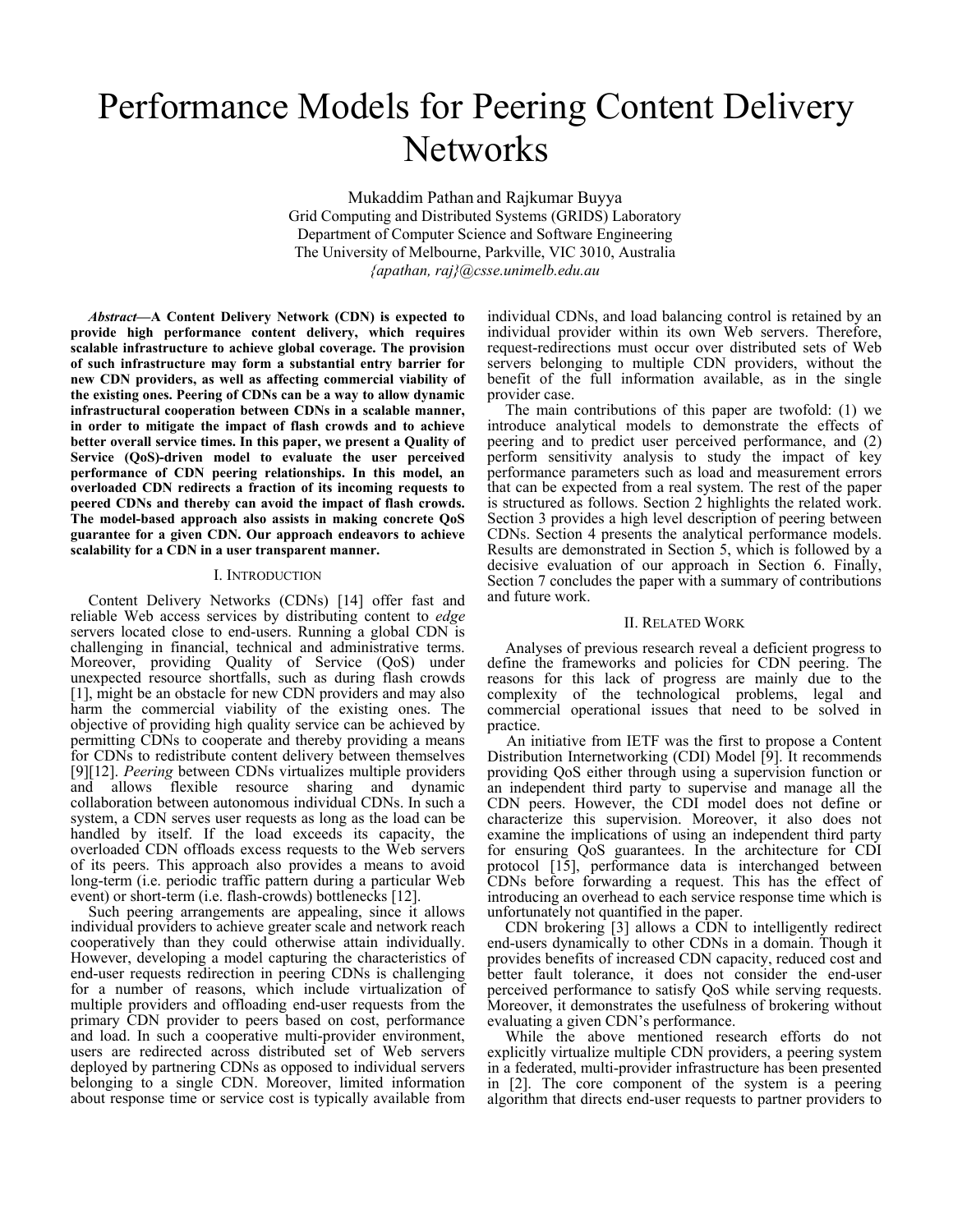minimize cost and improve performance. However, peering strategy, resource provisioning and QoS guarantees between partnering providers are not explored in this work.

Cooperative Networking [11] enables cooperation between end-hosts to improve network performance. The main problem with this mechanism is that it is not transparent to users. Hence, it does not permit automated cooperation between CDNs to dynamically share their infrastructure resources.

From the above discussion, it is clear that none of the existing research focuses on providing mechanism to evaluate the QoS performance of a certain provider. Moreover, some of these systems make strong assumptions on the characteristics of applications and do not virtualize multiple providers for cooperative management and delivery of content in a peering environment. Therefore, we develop performance models for peering CDNs, which virtualizes multiple CDN providers, and assists to offload end-user requests from the primary CDN to peers based on load and user perceived QoS performance. Other issues such as cost of migrating content, cache consistency after replication, and added storage requirements fall out of the scope for this paper.

## III. PEERING BETWEEN CDNS

In the peering CDNs architecture [12], a CDN serves user requests as long as the load can be handled (meet QoS) internally. If the load exceeds its capacity, the excess requests are offloaded to the surrogate Web servers of peers. The initiator of each peering negotiation is called a *primary* CDN; while other CDNs who agree to provide their resources are called *peering* CDNs. These roles are fluid and at any time a given CDN may be acting in either primary or peering roles. In some cases, such as when locality is needed to meet service QoS times, it may be operating in both roles.



Figure 1: An abstraction of CDN peering.

The result of a peering negotiation between two CDNs is a contract, e.g. Service Level Agreement (SLA) [4], which specifies the peer resources (Web servers, bandwidth etc.) that will be allocated to serve content on behalf of a given primary CDN. The primary CDN directly manages the resources it has acquired, insofar that it determines what content is served and what proportion of the incoming traffic (user requests) is redirected. In Figure 1, we provide an overview of the peering CDNs architecture. End-user requests for content are made to the Request Routing System of the primary CDN. These requests are then forwarded either directly to its Web server(s), or to a peering CDN. In the figure, we observe that some user requests of CDN 2 are served by its local servers or the origin server (on cache miss), whereas others are being served by the external Web servers of a peer, CDN 1. It is important to note that depending on the load any CDN can act as a primary CDN in a peering relationship. For instance, CDN 2 acts as a primary when its users are served by the peers' Web servers. Again, in the same peering relationship, CDN 1 plays the role of a primary CDN when its users are served by external Web servers from CDN N.

## *A. QoS and SLAs in Peering CDNs*

QoS performance can be measured based on users' experience of a service to compare the 'promise' against the 'delivery'. Here, we define quality as:

Let A be a CDN and  $S = \{S_1, S_2, ..., S_m\}$  be the set of services provided by it. Assume that for each service  $S_i$ ,  $S_i^p$ is the quality that  $\vec{A}$  promised to offer to the users and  $S_i^d$  is *the actual delivered quality. The QoS for CDN A is*  $QoS_A = f(S_i^p, S_i^d)$ *, where f is a function to measure the conformance between*  $S_i^p$  and  $S_i^d$ .

Ensuring QoS guarantees requires a means of establishing a set of common quality parameters and establishing which attributes are needed by a particular customer to describe its QoS requirements. These factors are combined in an SLA that both a customer and a provider agree to and that the provider refers to when monitoring its QoS performance. Two examples of QoS parameters that an SLA may specify are: (1) 95% of requests should be served in less than *T* time units, and (2) a service should be available for at least 99.9% of the time. In this paper, we measure QoS in terms of the *expected waiting time* for a request to be served.

## IV. PERFORMANCE MODELS

In the single CDN model, Web user arrivals follow a memoryless process with a constant arrival rate over a significant period of time [16]. Internet access workloads are self-similar and heavy-tailed in nature [7][8]. Based on these observations, we model a CDN as an  $\overline{M}/\overline{G}/\overline{1}$  queue (Figure 2) assuming the total processing of the Web servers of a CDN being accumulated through the server and abstracting the request streams coming to the Web servers of a CDN as a single request stream. An M/G/1 queuing system allows to define the service times independent of interarrival times and of one another, and to have a general P.D.F. The mean arrival rate is *λ* following a Poisson process and the mean service rate is *µ* following a general distribution. Poisson modeling of user arrivals provides us a good basis for theoretical constructs and mathematical tractability. Moreover, it allows considering the complex network traffic dynamics as a "black box" and helps to estimate parameters (inputs) that are difficult to specify, collect or measure in practice.



**Figure 2:** A CDN modeled as an M/G/1 queue.

We use the term 'task' to denote a request arrival and 'task size' to denote its processing requirements. The task size on a CDN's service capacity follows a Bounded Pareto distribution, with the following probability density function (P.D.F), to capture the heavy-tailed nature of Internet access workloads:

$$
f(x) = \frac{\alpha k^{\alpha}}{1 - (k/p)^{\alpha}} x^{-\alpha - 1}, \text{ where } k \le x \le p \text{ and } 0 \le \alpha \le 2
$$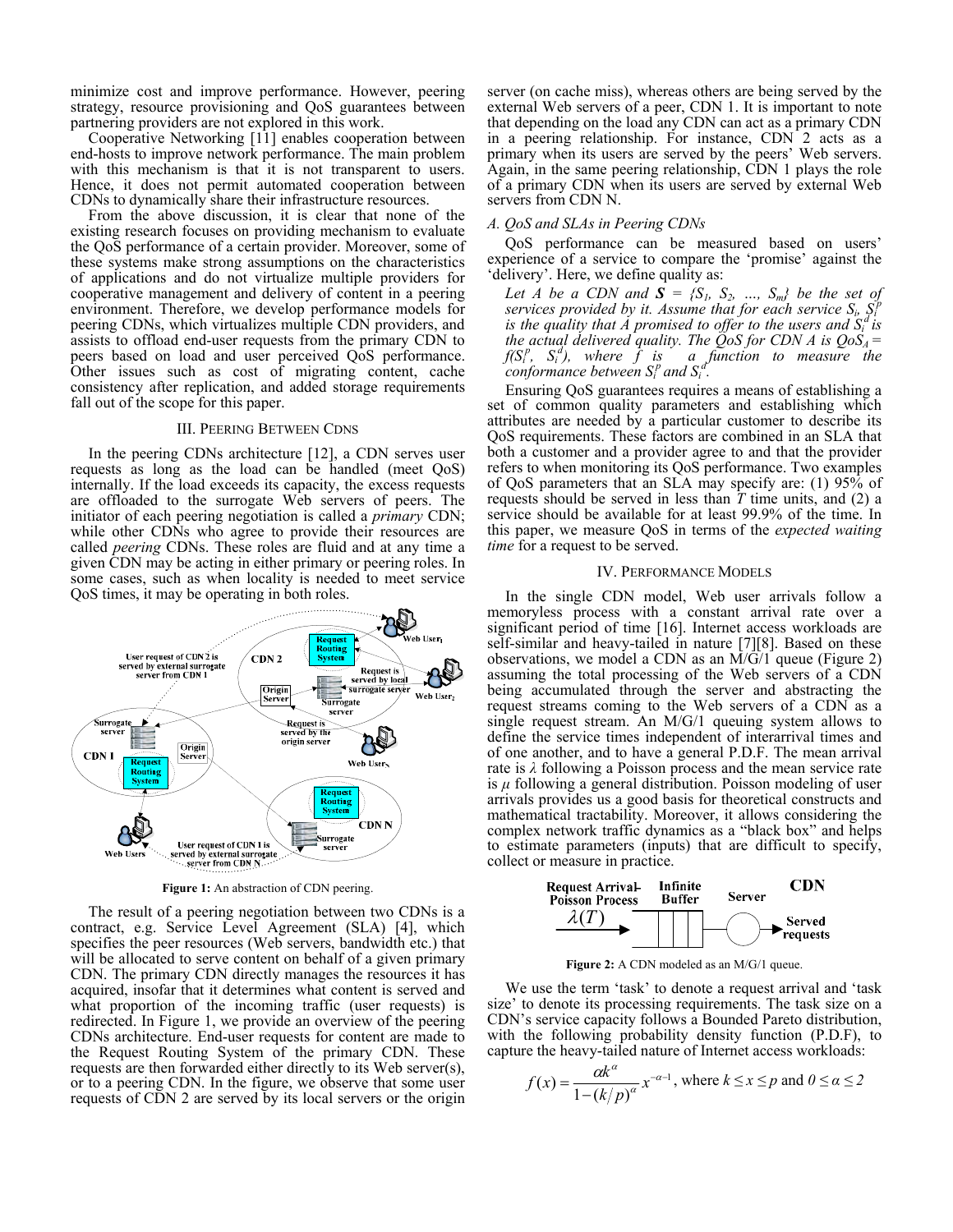The variable  $\alpha$  represents the task size variation,  $k$  is the smallest possible task size, and *p* is the largest possible task. By varying the value of *α*, we can observe moderate ( $\alpha \approx 2$ ) to high  $(a \approx I)$  variability in distributions. Let  $E[X]$  be the mean service time and  $E[\check{X}]$  be the *j*-th moment of the service distribution of *tasks*. We have,

$$
E[X^j] = \begin{cases} \frac{\alpha p^j((k/p)^\alpha - (k/p)^j)}{(j-\alpha)(1-(k/p)^\alpha)} & \text{if } j \neq \alpha\\ \frac{\alpha k^\alpha \ln(p/k)}{(1-(k/p)^\alpha)} & \text{if } j = \alpha \end{cases}
$$

Using P-K formula, the expected waiting time is  $E[W] =$  $\lambda E[X^2]/2(1-\rho)$ , which can be used to measure the waiting time with respect to varying load and task sizes.

#### *Hyper-Exponential Approximation*

The Bounded Pareto distribution has all moments finite; however advanced analysis on it is complex due to the difficulties in manipulating the Laplace transforms of the queuing metrics (e.g. waiting time, busy period). Therefore the 'heavy-tailed' Bounded Pareto distribution is approximated with a series of exponential distributions known as Hyperexponential distributions. Hyper-exponentials preserve the main characteristics of the original distribution, such as heavy tail, first and second moments [5]. We use an *n* part Hyperexponential distribution which has the following P.D.F:

$$
h_n(t) = \sum_{i=1}^n P_i \lambda_i e^{-\lambda_i t}
$$
, where  $\sum_{i=1}^n P_i = 1$ 

We numerically invert the Laplace transform of the waiting time  $L_W(s)$  to obtain the P.D.F of the waiting time distribution,  $w(t)$  and this is used to obtain the cumulative distribution function (C.D.F)  $W(t)$  [13].

## *A. CDN Peering Model*

A conceptual view of the peering CDNs is provided in Figure 3, in which each CDN is modeled as an M/G/1 queue. It is abstracted such that *N* independent streams of end-user requests arrive at a conceptual entity, the *dispatcher*, following a Poisson process with arrival rate  $\lambda_i$ ,  $i \in \{1, 2, ..., N\}$ . The dispatcher acts as a centralized scheduler in a particular peering relationship with independent mechanism to distribute content requests among partnering CDNs and assists to assign a fraction of requests of one CDN to its peer(s) in a user transparent manner.



**Figure 3:** Conceptual view of the peering CDNs.

The request stream is defined as  $\lambda_{i,i}$  = request to CDN *j* for CDN *i*'s content. For  $\forall j \neq i$ ,  $\lambda_{j,i}$  denotes redirected user requests, where CDN *i* is the primary and CDN *j* is a peer. On the other hand, for  $\forall j = i$ ,  $\lambda_{j,i}$  denotes the user requests to a given primary CDN *i*. For example, request to CDN B for CDN A's content can be denoted as  $\lambda_{B,A}$ .

Inside each request stream, there is FCFS service. Each request stream is assigned a priority. Here, *p = 1,2,…,P* priority classes of user-requests are assumed. A peer always prioritizes requests from a given primary CDN over its own user requests. However, if a redirected request (higher priority) arrives to a peer when its own user request (lower priority) is being served, it never interrupts the current service. Thus, this priority discipline is non-preemptive during service quantum of user requests. In addition, no redirection is assumed until primary CDN's load reaches a *threshold* load ( $\rho = 0.5$ ). The redirection policies used are: uniform (ULB), minimum waiting time (MLB), probabilistic (PLB) and weighted (WLB).

*Waiting Time*  The classical result [6] for non-preemptive head-of-the-line (HOL) priority queue can be used to find the waiting time for the *p*-th  $(p = 1, 2, \ldots, P)$  priority user request:

$$
W_p = \frac{W_0}{(1 - \sigma_p)(1 - \sigma_{p+1})}, \quad \text{where } \sigma_p = \sum_{i=p}^P \rho_i \tag{1}
$$

 $W_0$  is the average delay to a particular priority user request due to other requests found in service. It can be expressed as:

$$
W_0 = \sum_{i=1}^P \frac{\rho_i E[X_i^2]}{2}
$$

where  $E[X_i^2]$  is the second moment of service time for a customer from class *i* [10].

Let us assume that the user requests for the primary CDN belongs to the *p*-th priority class. The Laplace transform of the waiting time for the primary CDN is denoted as  $W^*_{p}(s)$ . Using the known solution from [6] for the distribution of waiting time for each priority group in a priority queue, it can be expressed as,

$$
(1 - \rho)s + \lambda_L [1 - \sum_{j=1}^{p-1} \frac{\lambda_{j,j}}{\lambda_L} B_j^*(s)]
$$
  

$$
W_p^*(s) = \frac{1}{s - \lambda_{p,p} + \lambda_{p,p} B_p^*(s)}, \lambda_L = \sum_{j=1}^{p-1} \lambda_{j,j}
$$
 (2)

Similarly, for any peer with the priority in the range *1,2 ...,(p-1)* the Laplace transform of waiting time is found by,

$$
W_j^*(s) = \frac{(1-\rho)[s+\lambda_{p,p}-\lambda_{p,p}G_p^*(s)]}{s-\lambda_L+\lambda_L\sum_{j=1}^{p-1}B_j^*(s+\lambda_{p,p}-\lambda_{p,p}G_p^*(s))}
$$
(3)

Here,  $G^*_{p}(s)$  is the transform for the M/G/1 busy period distribution for a *p*-priority class, which is expressed as,

$$
G_p^*(s) = B_p^*(s + \lambda_{p,p} - \lambda_{p,p} G_p^*(s))
$$
\n(4)

## *QoS Performance*

The P.D.F of the waiting time distribution, through numerical inversion, is used to observe the expected waiting time. As a primary CDN's request has priority over any peer's own user requests, we use equation (2) for a primary CDN, and ideally use equation (3) for any peering CDN. Though these equations are useful for computation, the iterative expression for  $G^*(s)$  in (4) is impossible to invert numerically. Therefore, the waiting time experienced by a primary CDN's user requests is found using  $(2)$ , while  $(1)$  is used to find the average expected waiting time for a peer's user requests.

#### V. RESULTS

For our experiments, we consider a system consisting of three peering CDNs, as shown in Figure 4. We assume that all peers hold the content required to serve redirected requests from a given CDN acting as a primary. In this figure, CDN 1 is shown as a primary, while CDN 2 and CDN 3 are acting as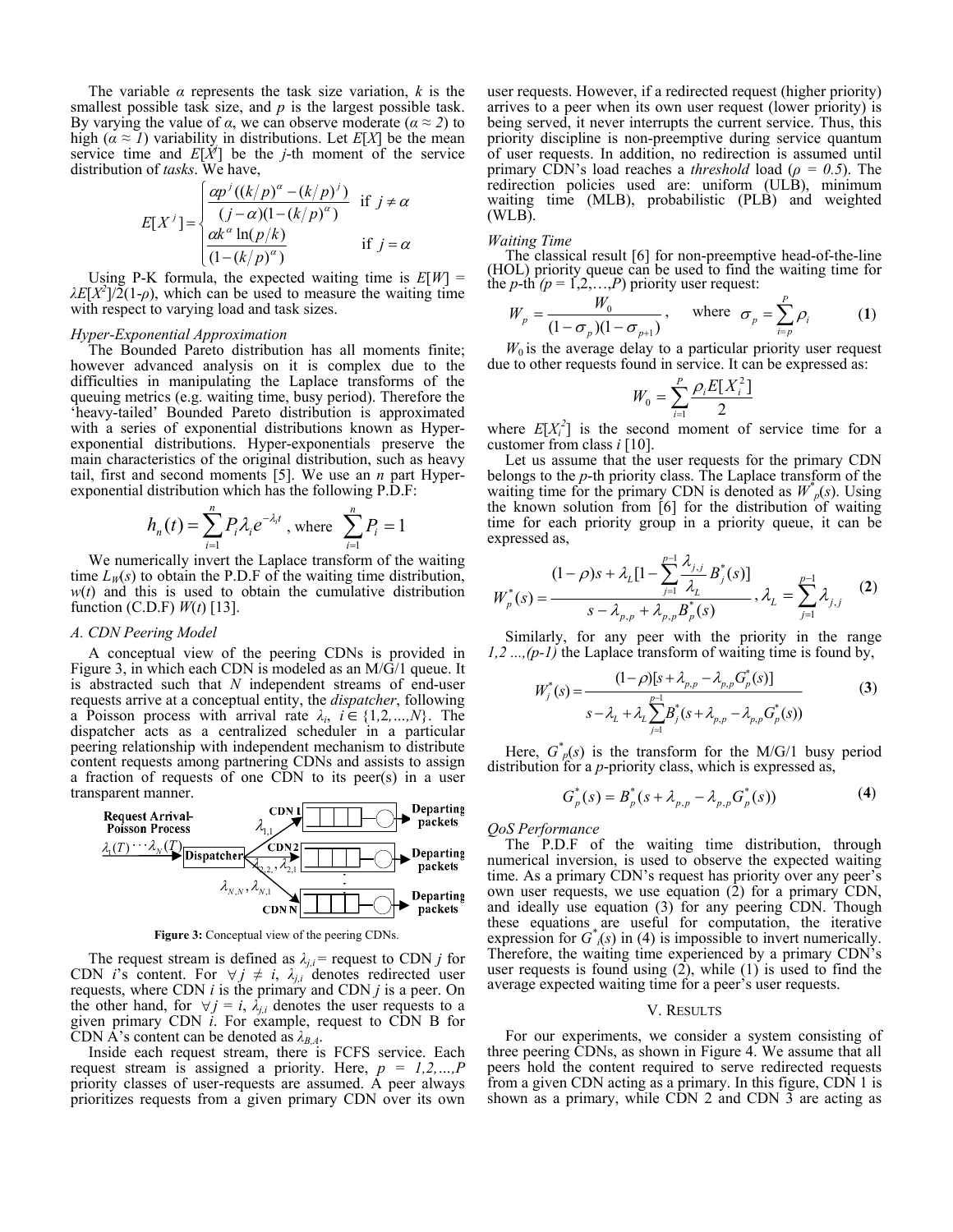peers. However, these roles may change over time, as the roles are dynamic and interchangeable depending on load.



**Figure 4:** A reference peering scenario.

Each CDN is modeled as an M/G/1 queue with highly variable Hyper-exponential distribution that approximates a heavy-tailed Bounded Pareto service distribution (*α, k, p*) with variable task sizes. CDNs are arranged according to a nonpreemptive HOL priority queuing system. We assume that priority is known upon request arrival at a CDN and that requests are discriminated on the basis of *known* priority. Thus, an incoming request (with priority *p*) joins the queue behind all other requests with priorities less than or equal to *p* and in front of all the user requests with priority greater than *p*.

**Table 1. Workload model.** 

| Category         | <b>Service</b>      | P.D.F         |       | <b>Range Parameters</b> |
|------------------|---------------------|---------------|-------|-------------------------|
|                  | <b>Distribution</b> |               |       |                         |
| Primary          | Hyper-              | $h_n(t)$      | x > k | $\alpha = 1.5$          |
| CDN,             | exponential         | approximating |       | $k = 1010.15$           |
| 0.1≤ $\rho$ ≤0.9 |                     | f(x)          |       | $p = 10^{10}$           |
| Peer 1,          | Hyper-              | $h_n(t)$      | x > k | $\alpha = 1.5$          |
| $\rho = 0.5$     | exponential         | approximating |       | $k = 1010.15$           |
|                  |                     | f(x)          |       | $p = 10^{10}$           |
| Peer 2,          | Hyper-              | $h_n(t)$      | x > k | $\alpha = 2$            |
| $\rho = 0.4$     | exponential         | approximating |       | $k = 1500.23$           |
|                  |                     | f(x)          |       | $p = 10^{10}$           |

The workload model reflects the highly variable and selfsimilar nature of Web access. Peer 1 and peer 2 are set to  $\rho = 0.5$  and  $\rho = 0.4$  respectively. These light loads on the peers help to emphasize the performance of a given primary CDN in a peering relationship by tuning its load  $(0.1 \leq \rho \leq 0.9)$ . Table 1 shows the distributions, probability density functions and parameter ranges for the workload model. For our experiments, we consider the expected waiting time as an important parameter to evaluate the performance of a given primary CDN. We also assume an SLA of serving all user requests by the primary CDN in less than *20000* time units.

## *A. QoS Performance of the Primary CDN*

The C.D.F of the waiting time distribution of the primary CDN can be used as a QoS performance metric due to the highly variable nature of the request workload. The waiting time corresponds to the time elapsed by a user request before being served by the CDN. Figure 5 shows the C.D.F of waiting time of the primary CDN (CDN 1 in this case) at different loads, with and without peering. From the figure we see that for a load  $\rho = 0.6$ , in the non-peering case, there is about 55% probability that users will have a waiting time less than the threshold of *20000* time units, whereas peering ensures *80%* probability. Therefore, the primary CDN achieves a QoS performance improvement of about *31%* through peering. Again, for a moderate load  $\rho = 0.7$ , there is about  $50\%$ probability and about *81%* probability that users will have waiting time below the threshold, in non-peering and peering respectively. Thus, it leads to a performance improvement of about 38%. Similarly, for a heavy load  $\rho = 0.9$ , the probability in non-peering is about *24%*, which is increased to *70%* in the peering case, providing a performance improvement of about *65%*. Moreover, for loads *ρ > 0.9*, still higher improvement can be predicted using the model. Based on these observations, we posit that peering between CDNs, irrespective of any particular request-redirection policy, achieves substantial QoS performance improvement over the non-peering case.



**Figure 5:** CDF of waiting time of the primary CDN.

#### *B. Impact of Request-Redirection*

Without request-redirection, when a given primary CDN's load approaches to *1.0*, the user perceived performance on a given primary CDN tends to infinity. With redirection, the waiting time of the primary CDN decreases as excess requests are offloaded to the peers. However, request-redirection may lead to temporary overload on certain peer(s).



**Figure 6:** Impact of request-redirection on waiting time.

Figure 6 shows the performance improvement (in terms of waiting time) the primary CDN gains for different requestredirection policies. Here, we compare the waiting time as a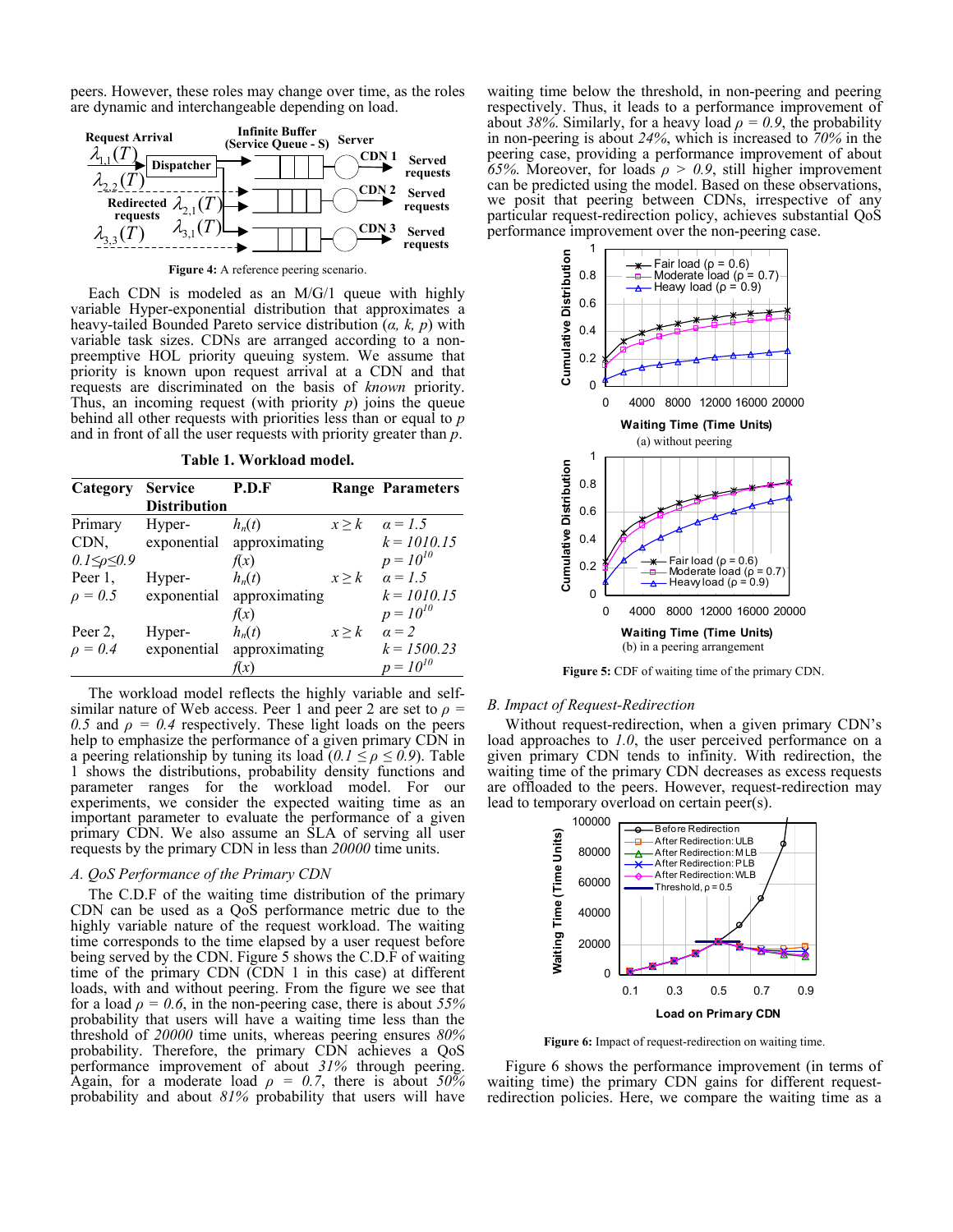function of system load. It can be noted that a weighted average value of waiting time is presented to capture the effect of request-redirection. For all the four policies mentioned earlier, we observe that substantial performance improvement is achieved in the waiting time when compared to the nonpeering case. ULB, PLB and WLB request-redirection policies distribute redirected requests among peers according to certain percentages. Therefore, to some extent they exhibit similar characteristics. In our experiments, ULB uses *50%-50%* distribution of redirected requests to peer 1 and peer 2. The use of MLB by the dispatcher assigns all the redirected requests to peer 2, which has the minimum expected waiting time. Hence, no redirected request is assigned to peer 1. When the dispatcher uses PLB, it leads to a distribution of *40%-60%* to peer 1 and peer 2 respectively. A dispatcher following the WLB policy assigns *80%* of redirected requests to peer 2 (with minimum expected waiting time) and *20%* to peer 1.

|  |  |  |  |  | <b>Table 2:</b> Reduction on waiting time under different redirection policies. |  |  |  |  |  |  |  |  |
|--|--|--|--|--|---------------------------------------------------------------------------------|--|--|--|--|--|--|--|--|
|--|--|--|--|--|---------------------------------------------------------------------------------|--|--|--|--|--|--|--|--|

| <b>Load on primary CDN</b>  | Reduction in waiting time % |         |                             |       |  |  |
|-----------------------------|-----------------------------|---------|-----------------------------|-------|--|--|
|                             | UL B                        | MLB PLB |                             | - WLB |  |  |
| Fair load, $\rho = 0.6$     |                             |         | 43.20% 44.41% 43.66% 44.24% |       |  |  |
| Moderate load, $\rho = 0.7$ |                             |         | 66.31% 69.31% 67.50% 68.91% |       |  |  |
| Heavy load, $\rho = 0.9$    |                             |         | 90.52% 93.70% 91.94% 93.39% |       |  |  |

Table 2 summarizes the reduction of waiting time for the primary CDN in peering for different request-redirection policies. Interestingly, results for MLB follow more or less similar trend as other three policies and show good enough performance due to light loads on peers. However, in MLB, there is the risk that the peer with minimum expected waiting time could become overloaded with the redirected requests (herd effect). From the results, it is clear that all the requestredirection policies produce a maximum waiting time less than

*20000* time units. This confirms that redirecting only a certain fraction of requests reduces instability and overload in the system because the peers are not overwhelmed by bursts of additional requests.

#### *C. Measurement Errors*

The dispatcher makes its redirection decision based on the measured value of a given primary CDN's load. So far we have assumed that perfect information is available for this decision. However, the dispatcher can have inaccurate load information due to delays in receiving the measurements. Therefore, in this section we study the impact of measurement errors on the effectiveness of the redirection policies. Let us denote the measured load of the primary CDN as  $\rho = \lambda E[X]$ , where  $\tilde{\lambda} = \lambda(1 \pm \varepsilon)$  and  $\varepsilon$  is the percentage of the correct load  $\rho$ . Figure 7 shows the impact of load measurement error on the

waiting time for different request-redirection policies. Each curve in the figure denotes an average waiting time over all the requests for different primary CDN load *ρ*, and the x-axis denotes the measurement error  $\varepsilon$ , in percent of  $\rho$ . In all the four cases, for measurement error  $\varepsilon > 0$ , the dispatcher assumes the primary CDN's load to be higher than what it is and hence it redirects more requests than the actual load. These extra redirections introduce additional waiting time for the user requests and causes the waiting time to increase linearly from *ε = 0*. For negative *ε*, the dispatcher assumes the primary CDN's load to be less than the actual and hence redirects pessimistically. As a result, requests on the primary CDN experience greater expected waiting time for being processed. However, the average of waiting time normalizes it to keep the performance at an acceptable level. It is also observed that in the same scenario, users experience is poorer under positive values of *ε* when compared to negative *ε*. We thus conclude that greater accuracy is needed in load measurement of the primary CDN.

![](_page_4_Figure_8.jpeg)

**Figure 7:** Waiting time for load measurement errors *ε* for different redirection policies.